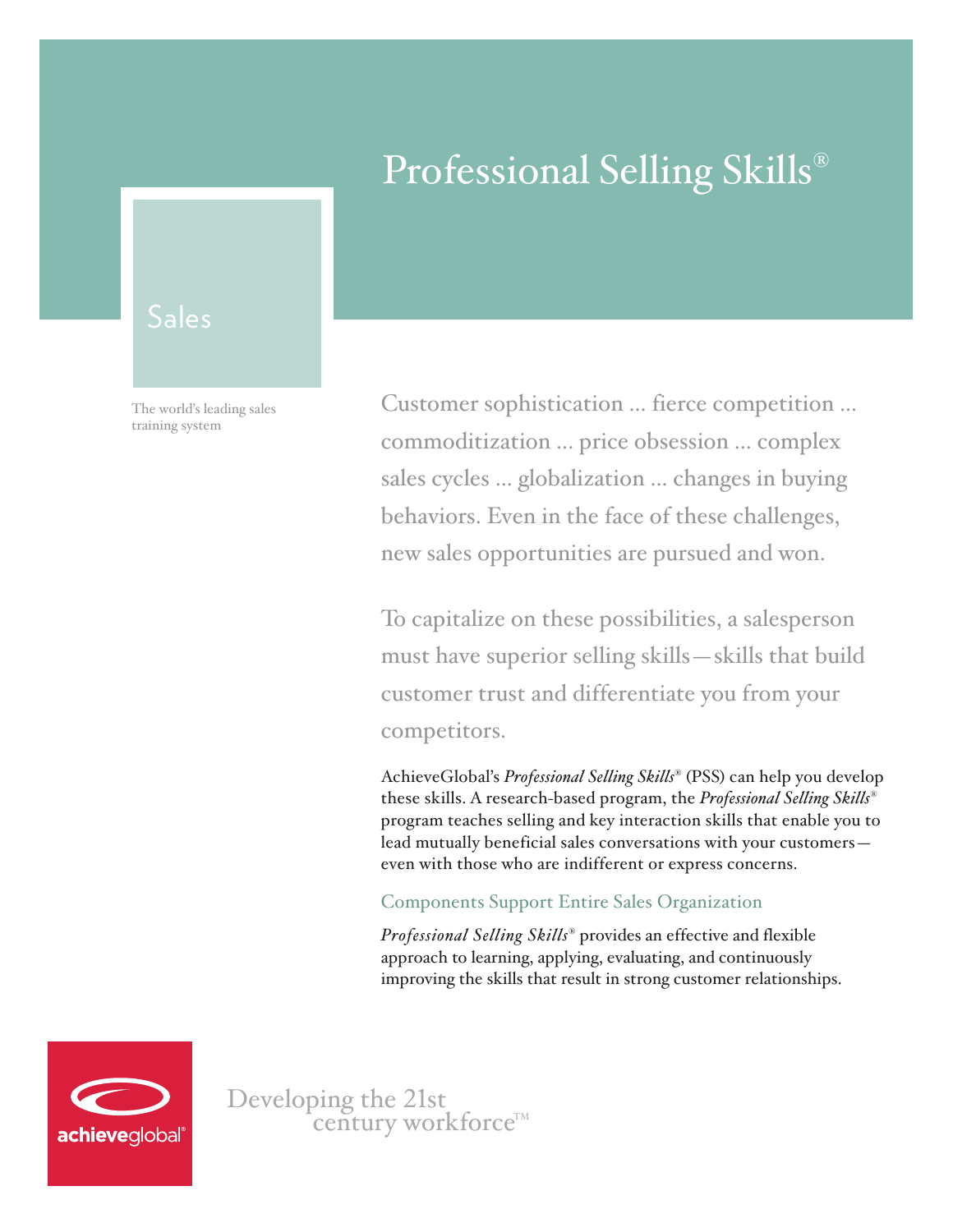Building on the selling skills and strategies that have benefited more than 3 million sales professionals around the world, the program has components that work together to improve sales performance and help you compete effectively in the marketplace. The components are designed to provide you with a variety of training delivery options and to address all the elements required for training to produce a return on your sales development investment.

# Research Based

AchieveGlobal conducted extensive organizational research to update Professional Selling Skills®. An organizational research study was completed over an 18-month period. AchieveGlobal interviewed individuals within 16 organizations to understand the challenges sales organizations face and how they are responding to these issues. Updates made to Professional Selling Skills® reflect many of the key findings from this study.

# Module Highlights and Outcomes

Salespeople develop the face-to-face selling skills needed to promote an open exchange of information and reach mutually beneficial sales agreements.

In the Opening section, participants will learn how to effectively open calls in a positive and productive way. This section also helps participants to:

- Learn how a strategic call objective guides interactions.
- Examine how—and why it's important—to reach agreement with the customer on what will be covered or accomplished during the call.
- Explore how opening a call with an existing customer differs from opening a call with a new customer.
- Discuss how to move the call from rapport building to the business at hand.

In the Probing section, participants will learn how to use effective questions to gather information and build a clear, complete, mutual understanding of a customer's needs. This section also helps participants to:

- Explore how—and why it's important—to uncover the circumstances driving the customer's need, as well as the need behind the need.
- Examine different questioning techniques.
- Learn to guide the direction of a sales call by striking an appropriate balance between open and closed probes.
- Learn to probe in a way that facilitates an open exchange of information.

In the Supporting section, participants will examine how to provide information that helps the customer make an informed buying decision. This section also helps participants to:

- Explore the best time—and the most powerful and persuasive way—to talk about their offering and organization.
- Learn to demonstrate how each feature will benefit the customer.
- Learn the importance of acknowledging each need before introducing product/service benefits.
- Explore the consequences of supporting a customer's need prematurely.

In the Closing section, participants learn to recognize when a customer is prepared to move ahead in the sales cycle. This section also helps participants to:

- Practice a three-step process for securing customer commitment to next steps in the sales cycle.
- Explore the difference between closing the sale and continuing the sales process.
- Learn how to handle a customer who stalls in response to a close.
- Learn the best way to terminate a relationship that's not mutually beneficial.

In the Connective Skills section, participants will learn how conversational skills can demonstrate listening and keep a sales call mutual throughout. This section also helps participants to: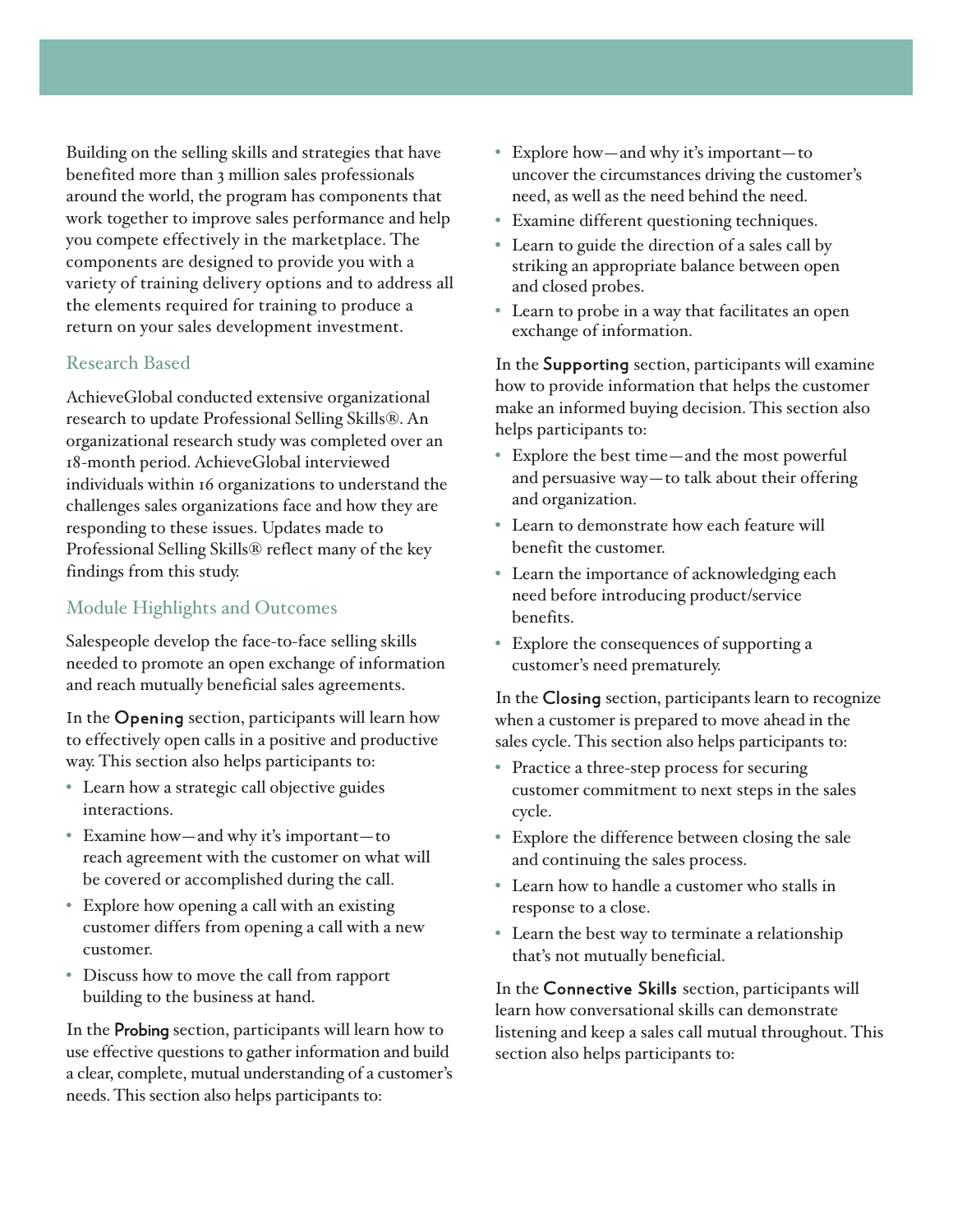- Use positioning skills to ask potentially sensitive questions.
- Confirm information to ensure a mutual understanding.
- Continue checking in with the customer as information is presented.
- Improve sales call outcomes through repeated use of acknowledging.

In the Addressing Indifference section, participants will explore the reasons why customers may not express needs when they are indifferent and learn how to respond. This section also helps participants to:

- Acknowledge rather than gloss over customer indifference.
- Re-open the sales conversation in a way that expresses value to the customer.
- Use a four-stage probing strategy to identify opportunities with the customer and create mutual awareness that you can support.

#### In the Resolving Customer Concerns section,

participants will learn to recognize, differentiate, and resolve the three main types of customer concerns: skepticism, misunderstandings, and drawbacks. This section also helps participants to:

- Explore the importance of probing to understand a customer's concern before responding.
- Learn when in the sales cycle a customer is most likely to express a concern.
- Learn to overcome a customer's skepticism by offering relevant proof.
- Discover how to clear up misunderstandings by confirming the need behind the concern and then supporting the underlying need.
- Counter drawbacks to the product/service by helping the customer to step back and look at the bigger picture.

#### Format

*Professional Selling Skills®* incorporates a guided discovery learning design that involves a range of activities geared toward effective adult learning. Activities include:

- Individual exercises in which salespeople assess their current sales skills.
- Video models that illustrate the use of the critical sales call skills in realistic scenarios.
- Role plays in which participants practice and evaluate skills in complete sales conversations.
- Small group and team exercises to hone skill use and process execution.
- Written exercises that enhance participant understanding of the application of the skills to their own customer relationships.

With *Professional Selling Skills®*, your salespeople will succeed by helping your customers succeed. They'll acquire the skills and competencies that will set them and your organization—apart from the competition.

# Benefits of Using *Professional Selling Skills*®

Your salespeople will:

- Gain the skills critical to developing solid business relationships while improving sales performance.
- Increase their long-term effectiveness by becoming knowledgeable business consultants.
- Acquire critical skills efficiently through learnerfocused activities.
- Gain a reliable method for continually evaluating and improving skill development.

Your customers will profit from:

- Lasting relationships with salespeople who understand their business reality.
- Products that address their specific organizational and personal needs.
- Buying decisions that are based on fact, not highpressure sales tactics.